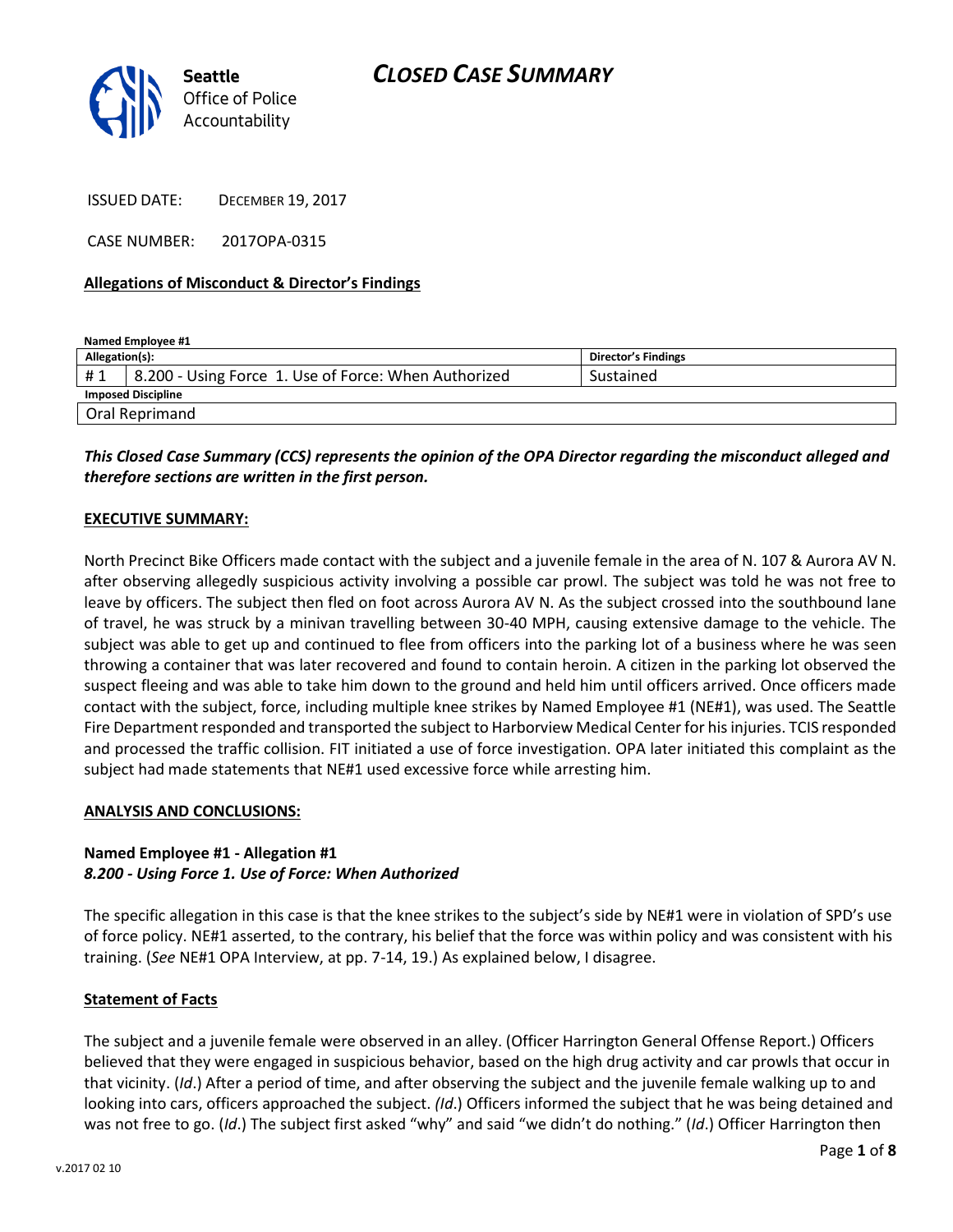

OPA CASE NUMBER: 2017OPA-0315

said "come here" and the subject ran away. (*Id*.) The subject ran out into and across Aurora Avenue. (*Id*.) Once the subject crossed into the southbound lane, he was struck by a taxicab. (*Id*.) Officer Harrington reported that he believed the subject to be injured. (*Id*.) The subject's shoes had been knocked off and he was temporarily motionless. (*Id*.) However, the subject then got up and again started running away, apparently without injury. (*Id*.)

The subject ran through a parking lot and then jumped over a wall into a gravel pit in an adjacent lot. (*Id*.) Several employees who worked in a business located on the lot intercepted the subject and held him until police arrived. (Surveillance Video #6, at 00:40 – 00:50.) Surveillance video obtained from the business shows the subject being held by the employees. (*Id*.) He does not appear to be actively trying to get away from them. (*Id*.) Notably, at that point, one of the employees that is holding the subject appears to be speaking to the subject and the subject is lying still and not moving. (*See id.*) The video then captures NE#1 arriving on the scene on his bike. (*Id*. at 00:49 – 00:50.) He gets off the bike an immediately engages the subject with force. (*Id.* at 00:50-01:17.) NE#1 places his weight on what appears to be the subject's front left shoulder area, apparently using that weight to hold him down. (*Id.*) At one point, NE#1's forearm appears to contact the subject in or around his face area. (*Id.*) Other officers arrive when the subject is on his back and they are able to flip him over onto his stomach. (*Id*.) At that point, three officers are surrounding the subject. (*Id*.) Officer Sexton, who is to the subject's right, appears to have a secure hold of the subject's right arm. (*Id.*) Officer Tryker is behind the subject and appears to have secured the subject's legs. (*Id*.) NE#1 has moved to the subject's left side and appears to be trying to pull the subject's left arm from underneath his body. (*Id*.) At this point, the subject is lying on his stomach. (*Id*.) His head is up and he is facing forward. (*Id*.) At times, the subject appears to move his head to look at NE#1, but he does not turn his body towards NE#1. (*Id*.) The subject further does not get up off of the ground. (*Id*.) While the video has no audio, the subject appears to be speaking. (*Id*.) NE#1 then applies two knee strikes to the subject's left side. (*Id*.) NE#1 moves to the top left of the subject's body and places his knee on the top of the subject's head, forcing the subject's face into the ground. (*Id*.) After a short period of time, the officers are able to place the subject into handcuffs. (*Id*.) At no point during the incident does the subject try to push, kick or strike the officers. (*Id*.) Further, based on my review of the video, the subject does not appear to represent an immediate threat of physical harm to any of the officers or to the bystanders in the near vicinity. (*See id*.)

At his OPA interview, the subject stated that he was grabbed by his collar and pushed into the ground, that an officer threatened to punch him in the face, and that he was repeatedly kneed in the ribs. (*See* Subject OPA Interview.) NE#1 denied grabbing the subject by his collar, and the video is inconclusive on this question. (*See* Surveillance Video #6.) However, the video clearly shows NE#1 forcefully interacting with the subject when he is on his back and then again using force to flip the subject over. (*See id.*) NE#1 admitted threatening to punch the subject in the face (which, I believe, would have be indisputably out of policy given the circumstances of this case), and said that he did so in the hope that is would cause the subject to listen to the officers' commands. (NE#1 OPA Interview, at pp. 8-9.) NE#1 stated that the only force he used on the subject was the knee strikes. (*Id.* at p. 7.) NE#1 believed that he could have possibly kneed the subject up to five times, but did not recall the exact number. (*Id.* at pp. 12-13.) NE#1 denied that he kneed the subject in the ribs, and stated that he instead purposefully kneed the subject in the hip area. (*Id.* at p. 12.) NE#1 justified his force on the basis that he could not see the subject's hand and his first attempt to pull the subject's hand out from underneath his body was unsuccessful. (*Id.* at pp. 6-7, 12.) NE#1 further stated that this was a trained tactic and in applying the knee strikes he acted consistent with his training. (*Id.* at p. 19.)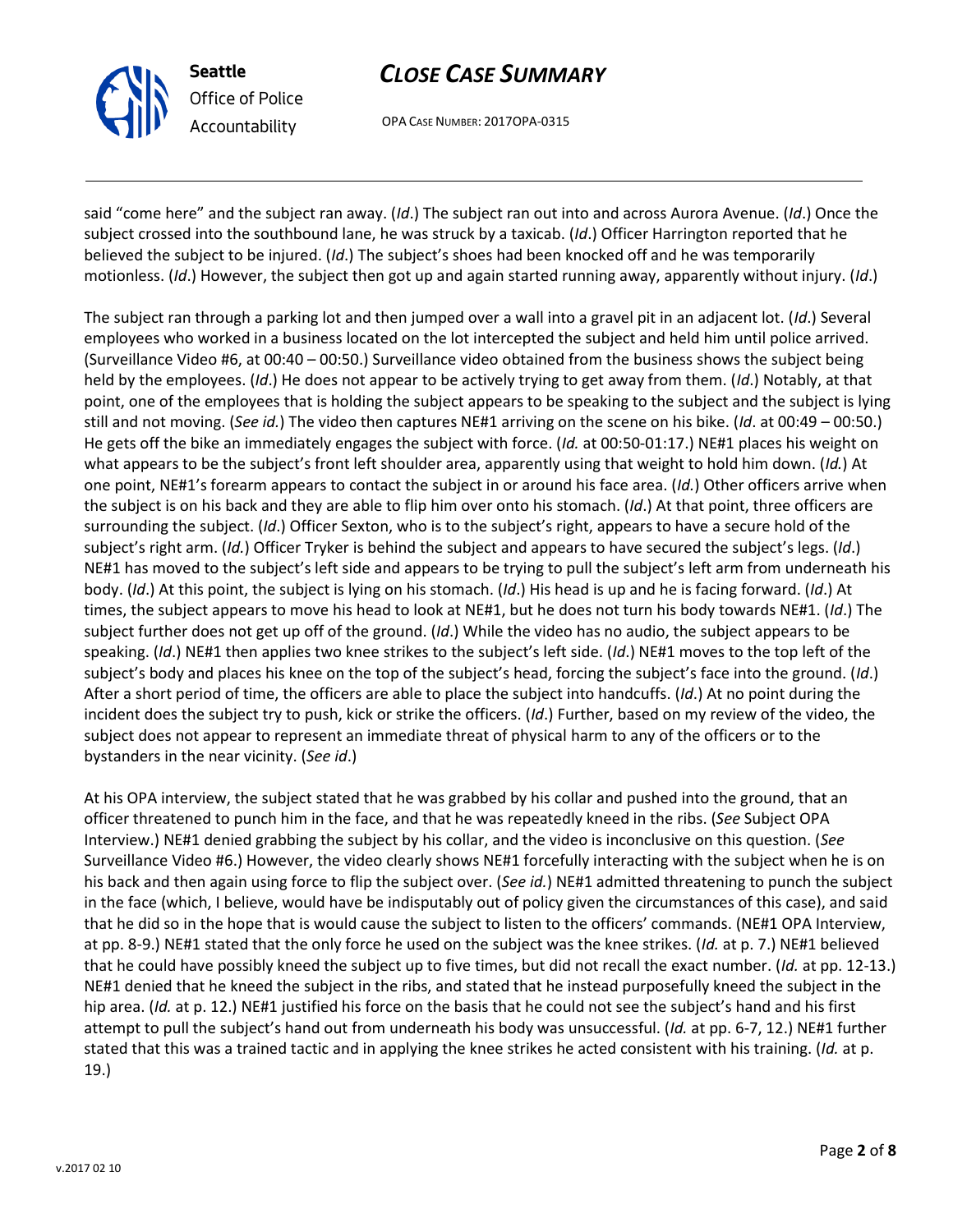OPA CASE NUMBER: 2017OPA-0315

#### **The Use of Force Was Outside of Policy**

Manual Policy 8.200(1) requires that force used by officers be reasonable, necessary and proportional. Whether force is reasonable depends "on the totality of the circumstances" known to the officers at the time of the force and must be balanced against "the rights of the subject, in light of the circumstances surrounding the event." (8.200(1).) The policy lists a number of factors that should be weighed when evaluating reasonableness. (*See id.*) Force is necessary where "no reasonably effective alternative appears to exist, and only then to the degree which is reasonable to effect a lawful purpose." (*Id.*) Lastly, the force used must be proportional to the threat posed to the officer. (*Id.*) These three factors and my conclusions as to each are outlined below.

#### *Reasonableness Factor*

First, with regard to reasonableness, virtually every single factor weighs in favor of a finding that the force was outside of policy.

- **Severity of the Offense**: At the time of the incident, NE#1 was aware that the subject was being pursued for a non-violent offense that was almost certainly a misdemeanor. (*See* NE#1 OPA Interview, at pp. 15-16.) I note that, based on my review of the records associated with this case, it is unclear what reasonable suspicion even existed to make the detention in the first place. (*See*, *e.g.*, General Offense Report; Officer Harrington OPA Interview; Officer Tryker OPA Interview.) At the time the subject ran, the officers had no evidence that the subject was involved in any narcotics activity, let alone felony possession or distribution. The officers only learned later that the subject threw drugs away while running from the officers when those drugs were recovered by a civilian. (*See* Officer Sexton Felony Statement.)
- *The Level of Threat or Resistance*: The threat posed to the officers was minimal. The subject was on his stomach, his legs and right arm was secured, and NE#1 (who weighs 250 pounds) had his bodyweight on the top half of the subject's body. (*See* Surveillance Video #6, at 00:50 – 01:17.) While the subject refused to bring his left hand from under his body, he was not trying to strike or kick the officers and was not trying to get up. (*See id*.) Accordingly, while the subject was not passive, he was not displaying aggressive resistance that presented a serious danger to the officers.
- *Potential Threat to the Community*: While there were bystanders in the area, several of them had previously taken the subject down to the ground without incident. (*See id*.) They were in no further danger (if they ever were at all) from him once he was almost entirely subdued by the three officers.
- *Potential of Injury to Bystanders and Officers*: As explained above, the threat was minimal with regard to the officers and nonexistent with regard to the bystanders.
- *The Risk or Apparent Attempt by the Subject to Escape*: Given his position on the ground and given that one arm was held by Officer Sexton and his legs were held by Officer Tryker, there was no risk that the subject was going to escape. Moreover, the subject made no attempt to turn his body or get up, and took no actions that were consistent with an attempted escape. (*See id*.)



**Seattle** *Office of Police Accountability*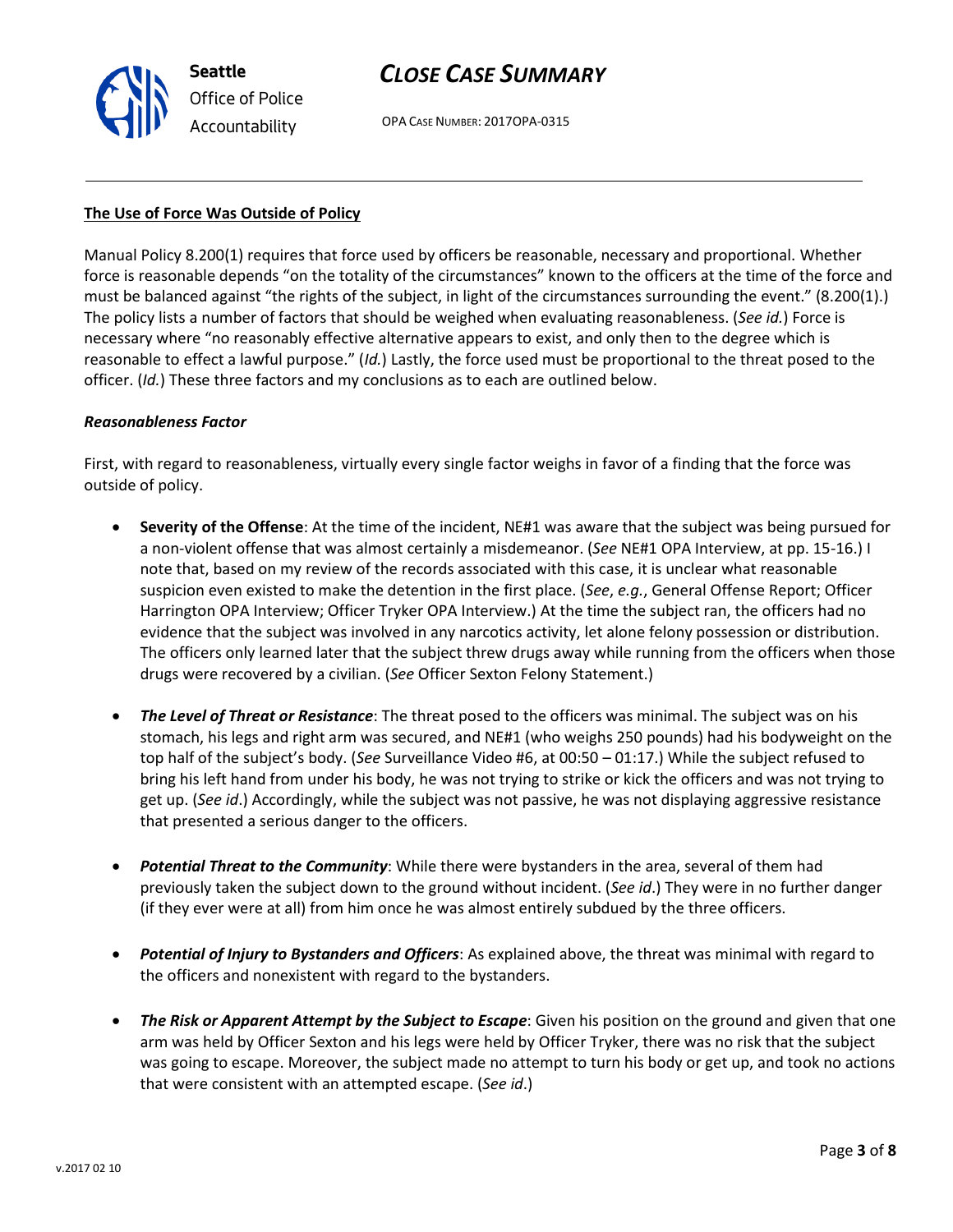

OPA CASE NUMBER: 2017OPA-0315

- *The Conduct of the Subject*: As described herein, while the subject was refusing to allow his left hand to be pulled out from underneath his body, he was not aggressively resisting the officers or subjecting them to any physical harm.
- *The Time Available to the Officer to Make a Decision*: NE#1 had significant time to make the decision on whether to use the knee strikes. Again, there were two other officers on the scene that had secured one of the subject's arms and the subject's legs. NE#1 attempted to pull the subject's left arm out only once prior to the knee strikes. (*See* NE#1 OPA Interview, at p. 12.) In using the knee strikes immediately thereafter, NE#1 acted with an exigency that did not exist. Notably, at his OPA interview, NE#1 stated that while his threat to punch the subject in the face was purposed to effectuate compliance, he would have punched the subject in the face for simply flailing his body around because flailing could harm an officer. (*See id.* at pp. 8- 9.) This is a fundamental misunderstanding of Department policy and training.
- *The Availability of Other Resources*: There were numerous other resources available to NE#1, including, as discussed below, the Cross Face hold that the Department trained for use in exactly this type of scenario. (*See* SPD Use of Force Skills Training, at pp. 10-13.)
- *The Training and Experience of the Officer*: NE#1 has been with the Department since January 2009 and for the last two years he has worked in the Bikes Unit. (NE#1 OPA Interview, at pp. 1-2.) NE#1 stated that he is up to date with SPD's use of force policies. (*Id*. at p. 2.) NE#1 further referred to his training throughout his OPA interview and indicated that he had been trained as to using force and, specifically, as to using knee strikes on resisting subjects. (*See*, *e.g.*, *id.* at p. 19.)
- *The Subject's Proximity to or Access to Weapons*: While NE#1 stated his belief that the subject could have access to a weapon (*see id.* at pp. 7, 10-11, 16), NE#1 had no factual basis for that assumption aside from his perception that the subject's hand was near his waist where weapons can be kept. (*Id.* at p. 11.) It is true that any suspect could have a weapon, but if that logic was followed then it would always be appropriate for an officer to use intermediate or higher level force during an arrest. This is not what is contemplated by SPD's policy and training or, for that matter, the United States Constitution. There has to be more than supposition that a weapon exists. Here, however, such evidence did not exist: the subject was not suspected of committing violent crime; had not displayed a weapon; and had not caused physical harm to anyone in the moments prior to his arrest.
- *Officer Versus Subject Factors*: As stated above, NE#1 is a self-described 250-pound officer that works out. (*See id.* at pp. 5, 12.) Based on a review of the video, the subject was significantly smaller. (*See* Surveillance Video #6, at 00:41 – 01:17.). The subject had further just been sprinting away from the officers and was presumably tired if not exhausted, while NE#1 had been following behind him on a bike and expending less energy. Lastly, the subject had just been hit by a taxicab, thrown approximately 100 feet, and, based on officer observations, potentially seriously injured. (*See* Officer Harrington Use of Force Report.) As such, it logically follows that NE#1 had a significant size, strength, and physical condition advantage over the subject.

While none of the above factors are by themselves determinative, that the factors virtually unanimously weigh against reasonableness supports a determination that the force was outside of policy.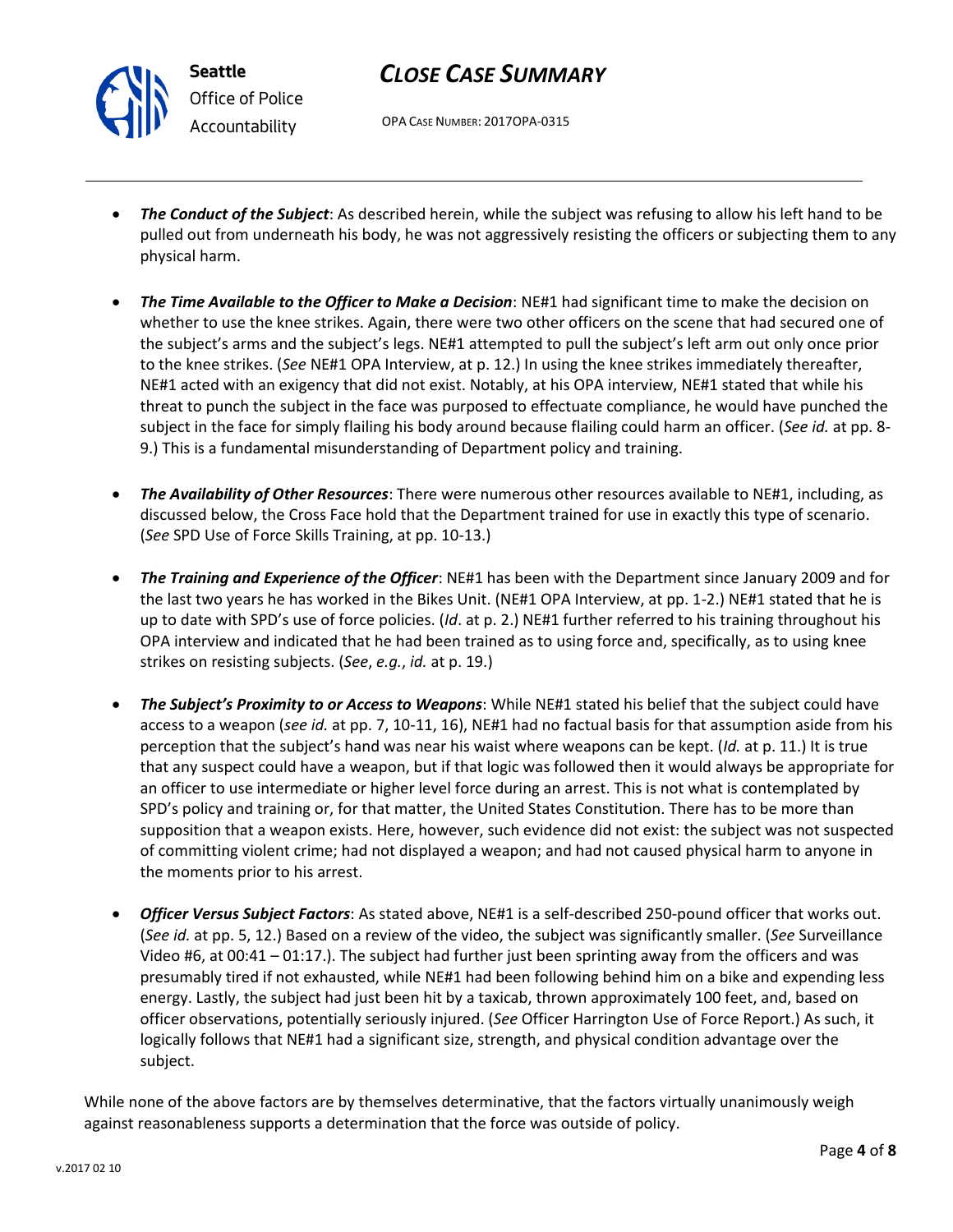**Seattle** *Office of Police Accountability*

# *CLOSE CASE SUMMARY*

OPA CASE NUMBER: 2017OPA-0315

#### **Necessary Factor**

With regard to whether the force was necessary, I find that, as indicted above, there were other reasonably effective alternatives to the knee strikes, including other trained tactics, and that the degree of force was thus not reasonable under the specific circumstances of this case.

## **Proportionality Factor**

Lastly, with regard to the proportionality of the force, the force ultimately applied was not commensurate with the threat facing NE#1. Less significant force could have been used in this situation to achieve the goal of handcuffing the subject, including trained techniques that NE#1 failed to apply.

For these reasons, the knee strikes by NE#1 were outside of policy.

#### **The Force Was Inconsistent with Training**

NE#1 also contended that the force he used was consistent with his training. (NE#1 OPA Interview, at p. 19.) I believe this to be inaccurate. During its investigation, OPA obtained the training curriculum in this area. The training, which is entitled "Use of Force Skills Module 2: Threat Assessment and Prisoner Control," contemplates three types of resistance from arrestees. Obviously, these categories are not exclusive and there are varying degrees of each.

The first scenario, popularly referred to as "turtling," is when subjects display static resistance that prevents officers from securing the subjects' hands. (*See* SPD Use of Force Skills Training, at pp. 10-13.) Often this is exemplified by subjects keeping their hands under their bodies or by their sides. (*See id*.) Here, officers are trained to use control holds; specifically, a hold called the "Cross Face." (*See id*.)

The second scenario is exemplified when subjects try to turn and face the officer or actively attempt to get off the ground. (*See id.* at pp. 14-16.) The specific training provided by the Department involves a subject who has gotten off the ground, is on all fours, and is trying to grab an officer's leg. (*See id.* at p. 14.) In this scenario, the subjects are escalating their resistance to a point where their conduct becomes aggressive and officers are at increased risk of harm. (*See id.* at pp. 14-16.) Here, officers are trained to use intermediate force, including knee strikes. (*See id.*)

The third and most serious scenario involves where the resistance rises to the level of a potentially deadly assault (*see id.* at pp. 17-18); however, this last scenario is not germane to this case and is not discussed herein.

As analyzed more fully above, at the time NE#1 struck the subject with this knee, the subject's body was positioned with his chest to the ground and his head facing forward. (*See* Security Camera #6, at 00:50-01:17.) While both of the subject's arms were not in the classic "turtle" position and while the subject was certainly not complying with the officers' orders, the subject was not turning his body to face NE#1 at the time of the knee strikes. (*See id.*) Moreover, the subject was not trying to get off the ground and did not do so. (*See id.*) The subject never struck, kicked or otherwise physically assaulted the officers. (*See id*.) Notably, at the time of the knee strikes, NE#1 had his weight on the subject's left side, Officer Sexton was holding the subject's right arm, and Officer Trykar had control over the subject's legs. (*See id*.) As such, three officers largely had control over a non-violent misdemeanor arrestee that the officers knew had just been struck and potentially seriously injured by a taxicab.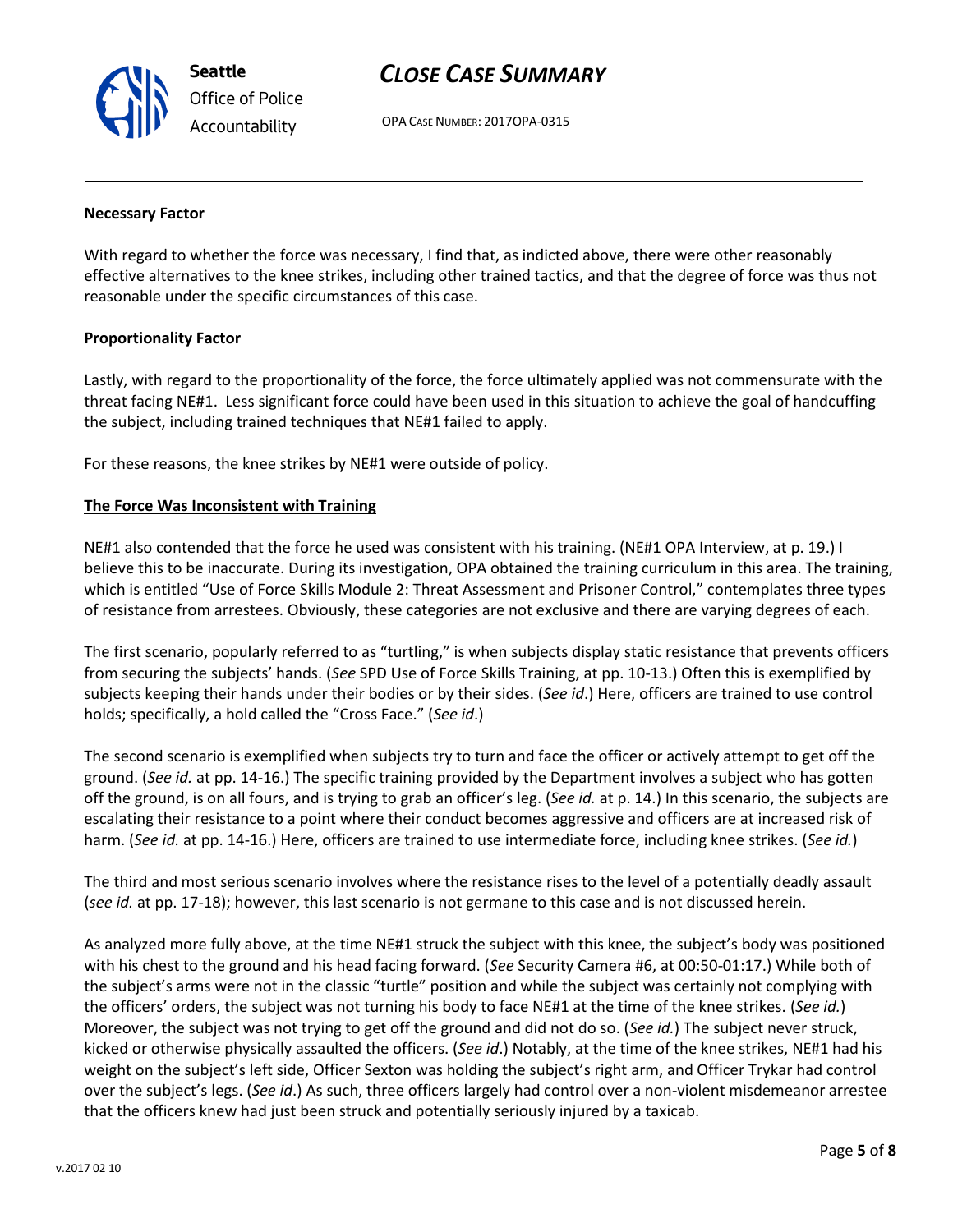



OPA CASE NUMBER: 2017OPA-0315

As stressed by the Department in its training: "Absent clearly recognizable de-escalation factors in the totality of the circumstances, a suspect who makes attempts to get to their feet or to face the officer is being aggressive and has escalated beyond resisting arrest." (SPD Use of Force Skills Training, at p. 14-15.) Phrased a different way, where a suspect is not trying to turn to face the officer or to get off the ground, the situation has not escalated beyond resisting arrest and intermediate force is neither consistent with training nor policy. The video clearly indicates that the subject did not do either. Moreover, there were other tactics available to NE#1 to de-escalate the situation and lower levels of force that could have been utilized. Given the above, using knee strikes on the subject was inconsistent with NE#1's training.

As the force used by NE#1 was not consistent with either Department policy or training, I recommend that this allegation be Sustained.

Recommended Finding: **Sustained**

#### **ADDITIONAL INVESTIGATION:**

OPA initially recommended that this allegation be Sustained. However, based on discussions at the *Loudermill* hearing, OPA agreed to conduct additional investigation to determine what training NE#1 received concerning when it was appropriate to use knee strikes on an individual in circumstances similar to the subject in this case. As part of that reinvestigation, OPA interviewed three employees assigned to SPD's Training Unit. All three employees were identified by NE#1 and his representatives as opining that the force was within policy.

The additional investigation conducting by OPA has not changed my conclusion that this allegation should be sustained as against NE#1. All three Training Unit employees reviewed only portions of the record – namely, NE#1's force report and the video – that were presented to them by NE#1 and another officer. They did not review the Named Employee's statement to OPA, any of the witness statements or interviews, or, for that matter, OPA's analysis and findings.

Two of the officers indicated that they gave official opinions as members of the Training Unit. Their supervising Sergeant indicated that he was not asked whether he would authorize those officers to give official opinions and he did not, in fact, authorize them to do so. The Sergeant further stated that he, himself, did not give any opinion, official or otherwise, as to whether he believed the force to be within policy and consistent with training.

Given that the Sergeant was the supervisor of both officers and as they were not authorized to give official opinions, I do not place any weight on their conclusions. I instead evaluate the Sergeant's assessment that was provided to OPA during his recent interview.

The Sergeant recalled viewing the video, but he did not recall being shown NE#1's statement or OPA's findings. The Sergeant described that, during his meeting with NE#1 and the other officer, he did not provide an opinion as to whether the force was within policy or consistent with training. He instead pointed them to training materials to review in advance of the *Loudermill*.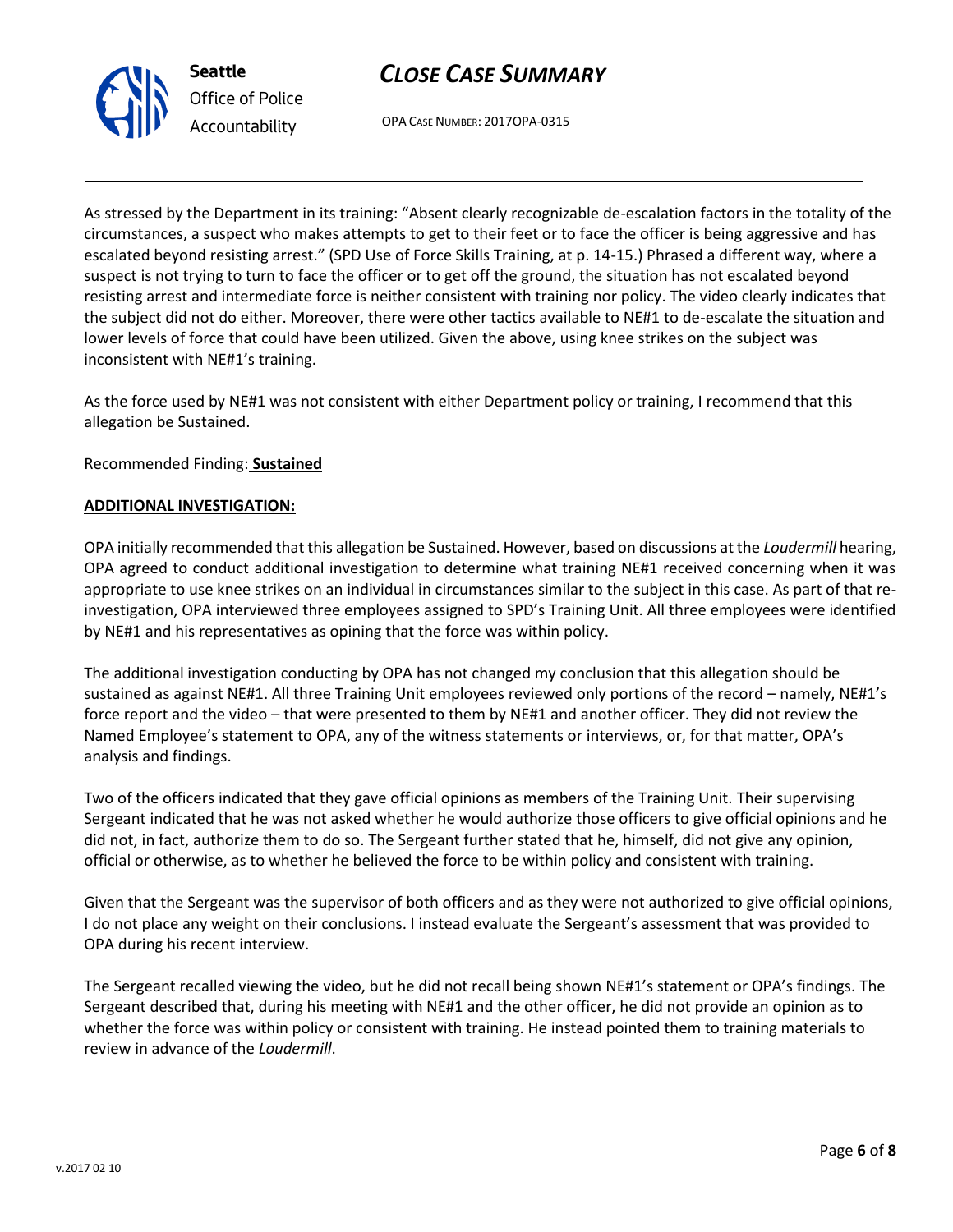

OPA CASE NUMBER: 2017OPA-0315

In response to OPA's questions, the Sergeant stated that, based on what he knew, the force could likely have been consistent with policy. The Sergeant indicated that the Department trained that where a subject was trying to get off the ground or turn his body, knee strikes were appropriate. OPA reviewed this training in reaching its initial findings.

The Sergeant stated that it was his understanding that at the time of the force, the subject was "trying to get back up." The Sergeant indicated that this information was learned from NE#1. However, that the subject was trying to get up is, in my opinion, inconsistent with the video. Moreover, during his OPA interview, NE#1 stated that he used the knee strikes because he could not pull the subject's left hand out from underneath his body and was concerned that he was reaching for a weapon. NE#1 stated that he used the knee strikes as pain compliance to ensure that the subject's hand came out from underneath his body and, once he was able to pull out and secure the hand, there was no need to use further force.

The Sergeant noted that the force reasonable for a solo officer could be different than that for a three officer team. The Sergeant further stated that there is less of an expectation that a solo officer, rather than an officer who is part of a three officer team, would use the trained cross-face technique. The Sergeant stated that the cross-face would be appropriate where the subject is resisting by muscular tension, rather than when the subject is actively attempting to escape. Based on my review of the video, as well as from my reading of NE#1's statement, I do not believe that the subject was trying to get off the ground, let alone escape, and I find that he was simply resisting NE#1's attempt to pull his left hand out from under his body. Here, NE#1 was part of a three-person team in effectuated the subject's arrest and he had other force options, including the trained cross-face, that were more reasonable, necessary and proportional under the circumstances.

As stated above, OPA read the entirety of the training referenced by the Sergeant in reaching its initial findings and has also, like the Sergeant, evaluated numerous uses of force and determined whether those cases were consistent with policy and law. While OPA appreciates the thoughtfulness of the Sergeant's answers, nothing he described at his interview changes my determination concerning this matter. I note that the Sergeant could not say that the force was definitively within policy and consistent with training as he did not review the entirety of the file. His answers were largely speculative and dependent on hypotheticals and incomplete information. Based on my review of the video, the documents generated as part of this incident, the statements of the involved officers, and the interviews conducted by OPA, I still conclude that this use of force was contrary to policy and I still recommend that this allegation be Sustained.

As a general matter, taking the statements from the Training Unit representatives interviewed by OPA to their logical extensions, the conclusion I draw is that the intermediate force used by NE#1 would have been deemed permissible in virtually any conceivable situation where a subject is on the ground and refusing to allow officers to grab his hand. Similarly, if here, the conclusion is that the subject was "aggressive," the definition of aggressive is so broad that it would encompass any behavior that is not passive compliance. Ultimately, if intermediate force was allowed in this case, it appears to me to be the opposite of what is expected from SPD officers under the Department's use of force policy or the relevant DOJ and Monitoring Team approved training in this area.

In making this determination, the fact that I may disagree with the Training Unit Sergeant and officers, and even Department management in this regard is not determinative. The OPA Director is a civilian authorized by statute to make independent determinations as to whether officers' conduct is within policy, and, in some cases, consistent with law. Here, my decision is based on the entirety of the file as well as the collective knowledge and expertise of